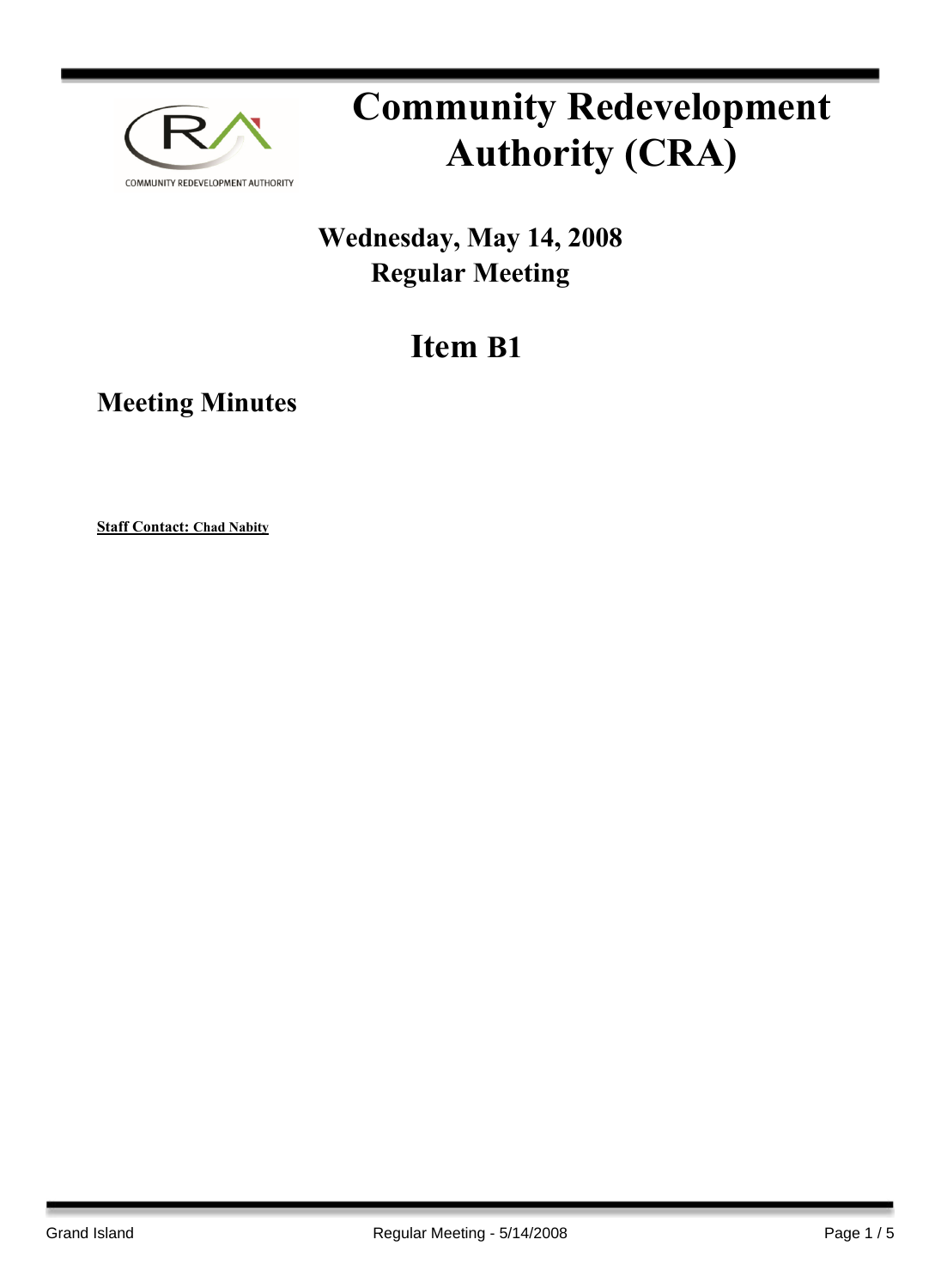#### OFFICIAL PROCEEDINGS

#### MINUTES OF

#### COMMUNITY REDEVELOPMENT AUTHORITY MEETING OF MARCH 12, 2008

Pursuant to due call and notice thereof, a Regular Meeting of the Community Redevelopment Authority of the City of Grand Island, Nebraska was conducted on March 12, 2008 at City Hall 100 E First Street. Notice of the meeting was given in the March 5, 2008 Grand Island Independent.

- 1. CALL TO ORDER Chair Barry Sandstrom called the meeting to order at 4:03 p.m. The following members were present: Barry Sandstrom, Tom Gdowski, Sue Pirnie, and Glen Murray. Also present were; Director, Chad Nabity; Secretary Rose Woods; CRA Attorney; Duane Burns, Council Liaison; Peg Gilbert; Finance Director, Dave Springer; Grand Island Independent Reporter, Tracy Overstreet; Cicada Dwellings presenters, Todd Brown; Cody Brown. Also two members of the Grand Island Women's Club and one Second Street property owner were in attendance. Barry Sandstrom stated this was a public meeting subject to the open meeting laws of the State of Nebraska. He noted that the requirements for an open meeting were posted on the wall easily accessible to anyone who would like to read through them.
- 2. APPROVAL OF MINUTES. A motion for approval of the Minutes for the February 13, 2008 CRA Meeting was made by Murray, and seconded by Pirnie. Upon roll call vote, all present voted aye. Motion carried unanimously.
- 3. APPROVAL OF FINANCIAL REPORTS. Dave Springer, reviewed the financial reports for the period of February 1, 2008 through February 29, 2008. He noted revenue in the amount of \$18,875 and expenses in the amount of \$109,662 for the month. Total cash was \$935,864. Motion by Gdowski, second by Murry, to approve the financial reports. Upon roll call vote, all present voted aye. Motion carried unanimously. Also Springer reminded the CRA council that its budget time again.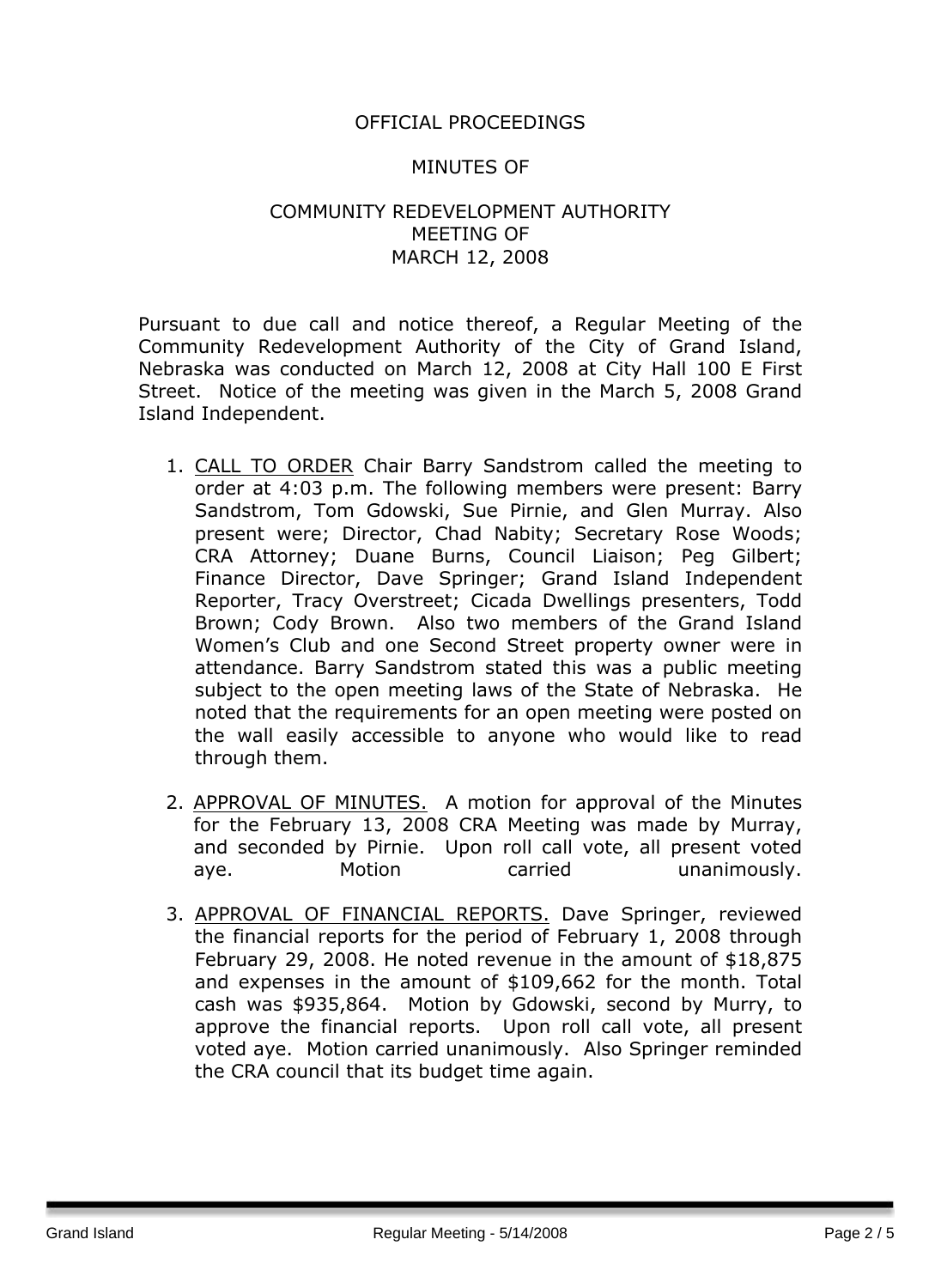- 4. APPROVAL OF BILLS. The bills were reviewed by the Authority. Motion by Pirnie, second by Gdowski, to approve the bills in the amount of \$71,731.65. Upon roll call vote all present voted aye. Motion carried unanimously to approve the payment of bills in the amount of \$71,731.65.
- 5. CONSIDERATION OF APPROPRIATING FUNDS FOR THE INSTALLATION OF CONDUIT FOR LANDSCAPING SPRINKLERS AND LIGHTING ON SEDOND STREET BETWEEN EDDY AND GARFIELD.

 Nabity explained that Scott Griepenstroh with the Nebraska Department of Roads has approved the addition of installation of 2 and 3 inch PVC conduit for irrigation lines and controls and pedestrian lighting along with the Highway 30 widening project if the CRA is willing to pay for the conduit and installation. It is estimated that approximately 6968 feet of 2" pipe would be needed and \$3484 feet of 3" pipe. The 2" pipe would cost \$4 per foot and 3" pipe would cost \$5 per foot. The total cost of the project based on the estimated length is \$45,292. This cost is substantially less than the cost to install the pipe after construction. The entire area has been declared blighted and substandard. This type of infrastructure project is consistent with the generalized redevelopment plans for the areas and a legitimate expenditure for the CRA. A MOTION is in order. Sandstrom had questions regarding the BID 6 if it was in the blighted area? Nabity confirmed it is a blighted area and the BID 6 could be made smaller when the Mayor appoints board members, and the area is reassessed. It will be easier to create a smaller BID than to enlarge the BID 6 area at a later time. Gdowski recommended more money be allotted for this BID 6. He recommended \$55,000 and if they would need more they would have to resubmit a new request to the CRA. Murry asked about a time frame for the BID 6 project? Nabity explained possibly July, this will be an aggressive project schedule and it could be early fall. The NDOR is giving property owners 3 options for the area between the sidewalk and street: seed, sod or paving brick. The creation of the district would involve a 30 day protest period before council could approve the assessment district. The cost of the assessments will be based on the plans for the district. A MOTION is in order. Motion by Gdowski, second by Pirnie, to approve the appropriating of funds at \$55,000, also if more funds would be needed for the BID 6 project, it would need to be brought up again in front of the CRA members for consideration.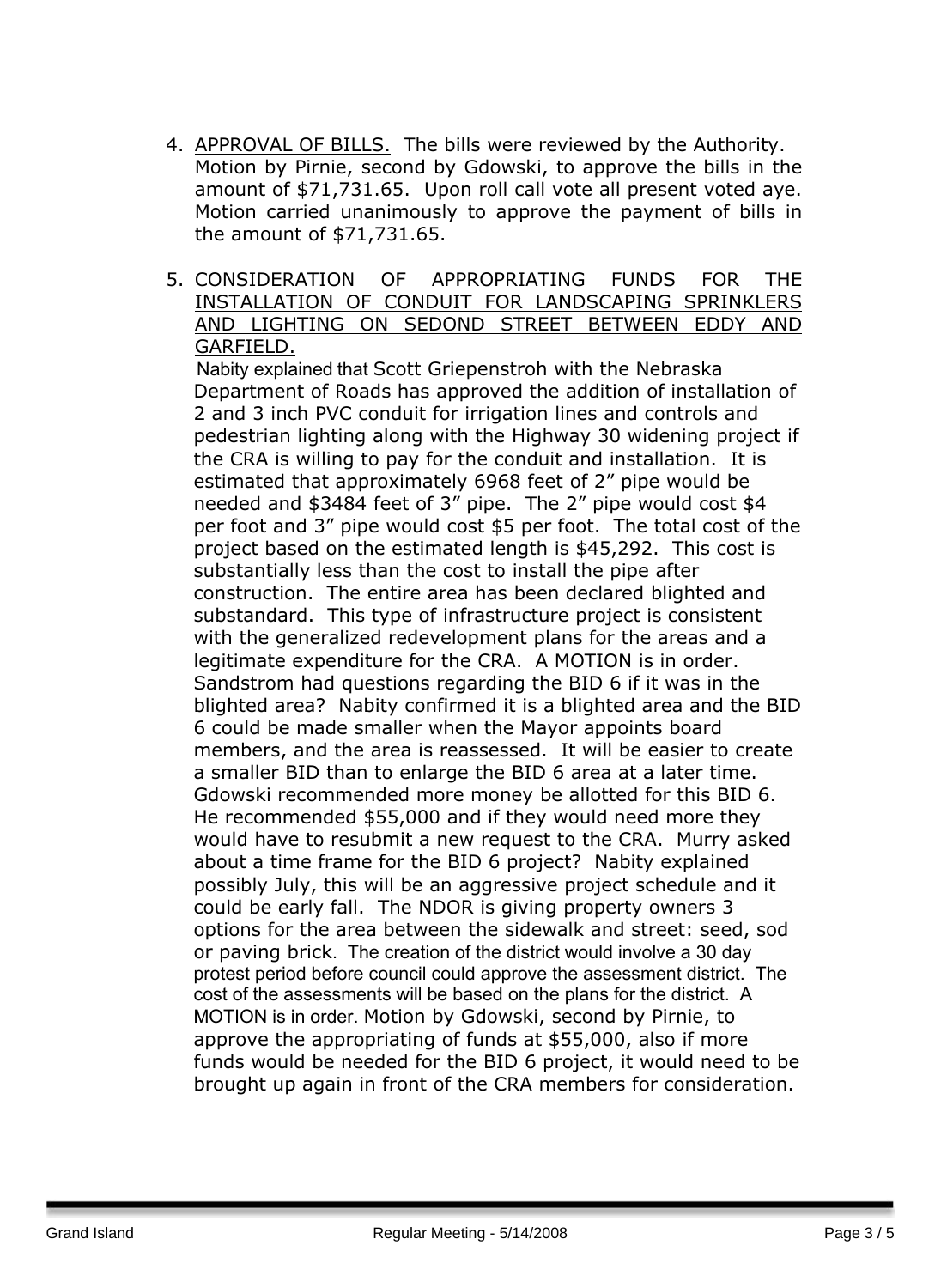Upon roll call vote, all present voted aye. Motion carried unanimously.

6. PRESENTATION BY TODD BROWN WITH CICADA DWELLINGS LLC REGARDING 3 D MODELING FOR DEVELOPMENT PROJECTS Technology is changing how everyone does business. Todd Brown presented some possibilities for using Sketchup software to create 3-D landscapes and building facades and discussed the possibilities of using these techniques in evaluating redevelopment projects. Mr. Brown has done similar work with the Hastings CRA. Nabity mentioned that other people in Grand Island also have the ability to perform this kind of work.

#### 7. REVIEW OF COMMITTED PROJECTS AND CRA PROPERTIES.

Nabity reported briefly. Total committed projects total \$573.032. Discussion was held on the status of projects. Housing Study is moving forward. Hall County has entered into an agreement to have their building demolished. This could take two to four weeks. Romsa Real Estate Center is still waiting to hear back about permits. The Harmony Bldg is now paid off, this project is now complete. The house at 211 E  $1<sup>st</sup>$  is ready for demolition. The Grand Island Fire Department will use it for training purposes before burning it down. The demolition contractor is currently waiting for the gas company to cap off the gas line. Good Will Façade still moving forward. Wayside Horns was approved by City Council, Tuesday night, March 11, 2008. The BID 6 project will be added in place for the Harmony Bldg., for \$55,000.

- 8. ADJOURN TO EXECUTIVE SESSION TO DISCUSS NEGOTIATIONS. No session to discuss negations.
- 9. APPROVE RESOLUTION OR RESOLUTIONS TO PURCHASE/SELLPROPERTY No action needed.

#### 10. DIRECTOR'S REPORT

Nabity reported that Mike Galvin was awarded the bid to tear down the building they are just waiting for the gas company to cap the line. Also Ray O'Connor expressed an interest in the Star Motel property.

11. ADJOURNMENT. Chairman Sandstrom adjourned the meeting at 4:45 p.m. The next meeting is scheduled for April 9, 2008.